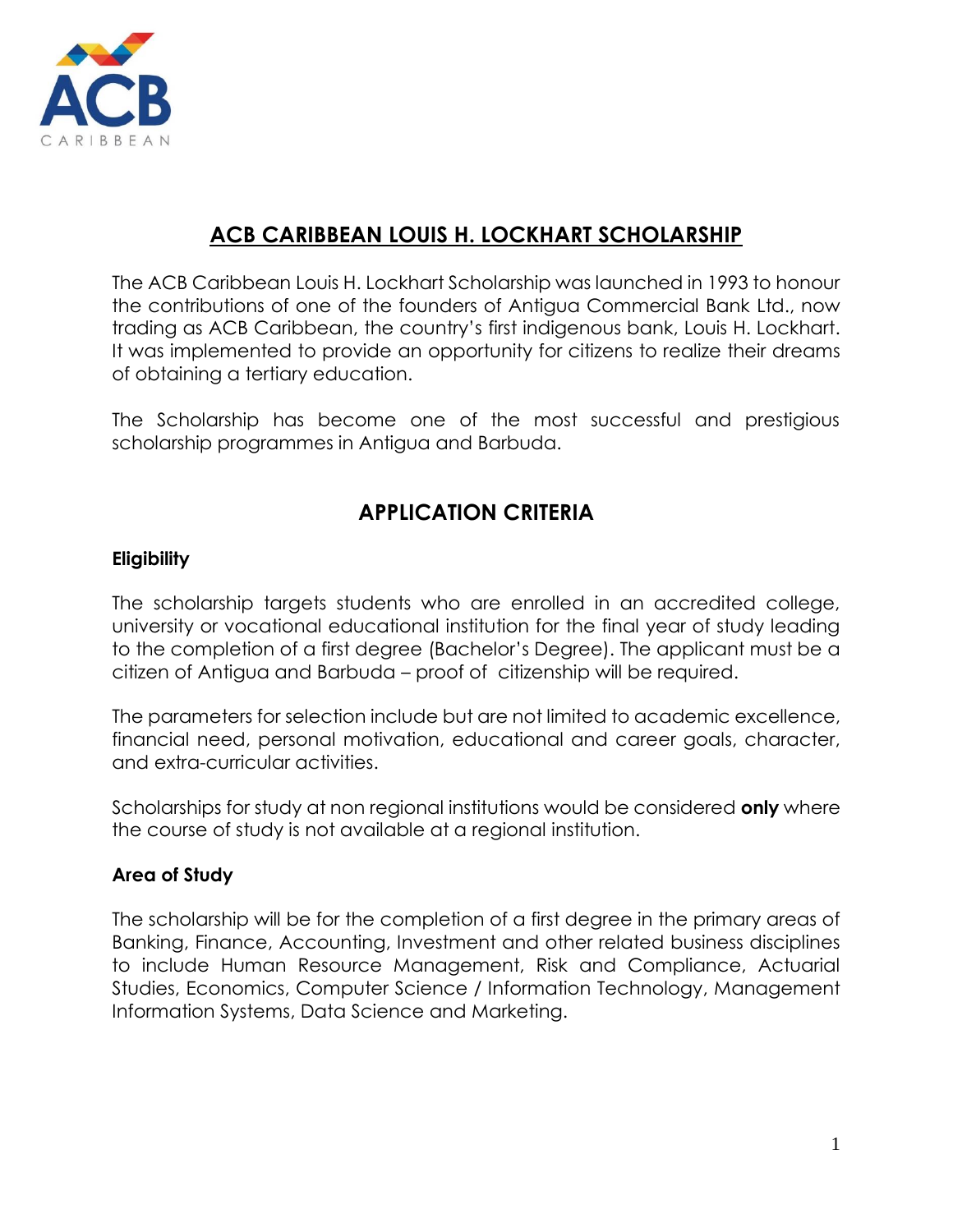## **Requirements**

- 1. A completed ACB Caribbean Louis H. Lockhart Scholarship Application Form and all required supporting information by the deadline, as imposed annually.
- 2. Proof of cost per unit/course or assistance required.
- 3. Copy of letter of acceptance from college, university or vocational institution, or statement explaining acceptance.
- 4. Brief Statement stating educational objectives, career goals, financial need, past and current extracurricular activities and how the scholarship will help the applicant to reach his/her goals.
- 5. Interview by the Scholarship & Education Committee.
- 6. The applicant will be required to sign a bond of two (2) years to return to Antigua & Barbuda to work, though not necessarily for the ACB Caribbean Group.
- 7. Applicants must be in good standing and have a minimum of a "B" average or GPA of 3.0, a transcript and school reference are required.
- 8. Applications should be submitted by 31<sup>st</sup> May each year or by any other deadline, as imposed on an annual basis.

## Scholarship Award

- 1. The scholarship will be for the final year of study.
- 2. The continuation/renewal of the award at the end of each semester is conditional upon the Recipient's
	- a. Progress
	- b. Conduct
	- c. Maintenance of a minimum of a "B" average or GPA of 3.0
	- d. Remaining a full time registered and bona fide student of the educational institution.
- 3. The number of scholarships awarded to include whether a bursary will be on offer, will vary depending on the amount of the scholarship funds available.
- 4. Scholarship awards are to be applied towards tuition, housing and travel expenses, university fees, books, supplies and/or equipment required for the courses at the educational institution.
- 5. The award does not provide for the support of dependents either at home or overseas.
- 6. The Recipient cannot change from the programme of study submitted without the prior consent of the ACB Caribbean Group, for which the Bank may or may not grant its consent.
- 7. The ACB Caribbean Group reserves the right to use the name and/or photograph of scholarship recipients in the promotion of the Group.